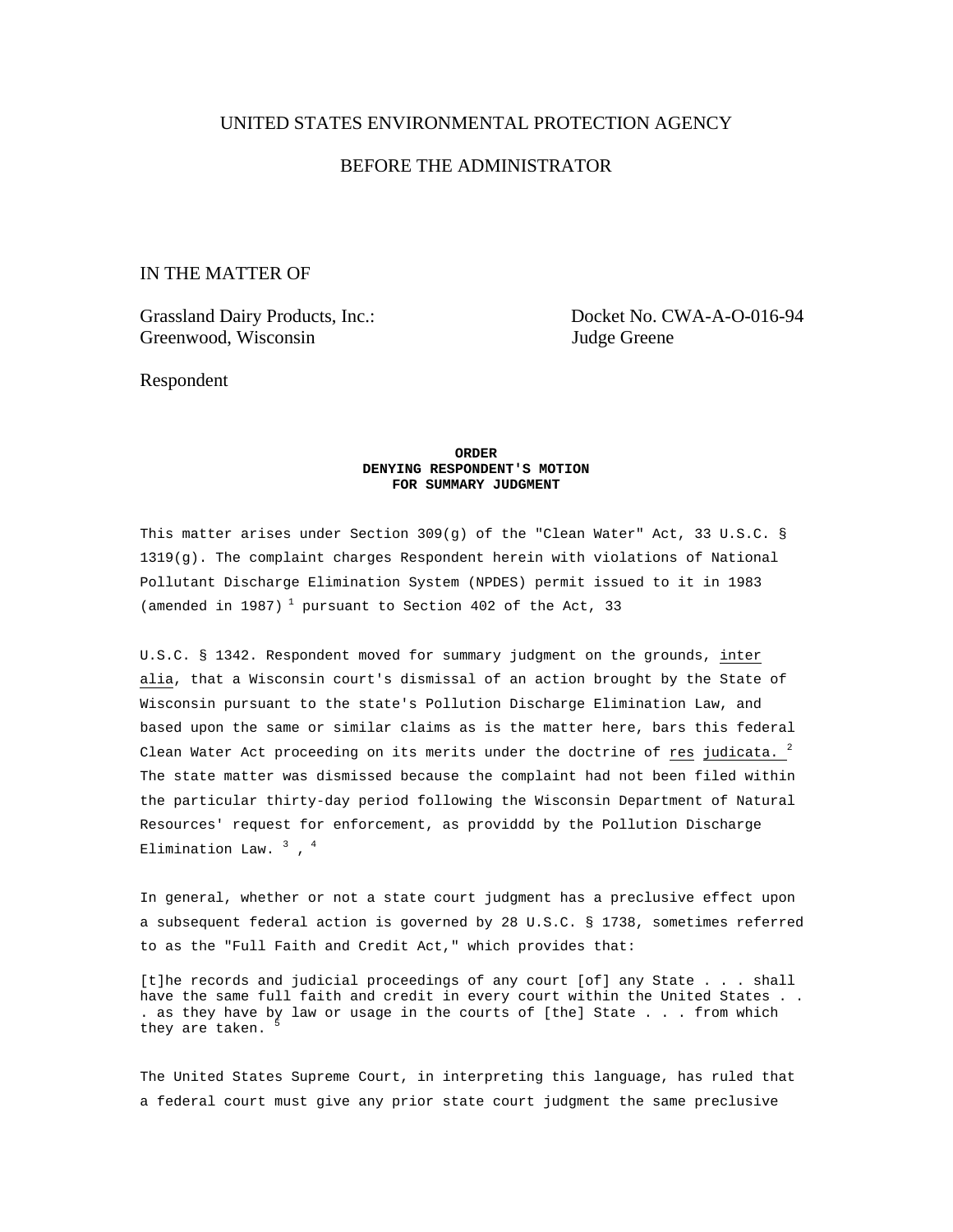effect as that judgment would have in the state in which it was issued in cases where the subsequent federal action has been instituted pursuant to a statute which confers exclusive jurisdiction upon federal courts. Matsushita Electric Industrial Co. v. Elpstein, 516 U.S.\_\_ 134 L. Ed. 2d 6, 17 (1996); Marrese v. American Academy of Orthopaedic Surgeons, 470 U.S. 373, 380 (1985). In such cases, 28 U.S.C. § 1738 requires that a federal court look first to the appropriate state preclusion law to determine the effect of a state court judgment upon a federal proceeding. 6 Only when state law indicates that a particular claim or issue would be barred will it be necessary to determine whether an exception to 28 U.S.C. § 1738 was created in the federal legislation in question. The same issues cannot be relitigated unless the federal court finds that an exception or an implied exception to (or "implied repeal,"  $^8$  of) § 1738 has been created. The same claim may be brought if the relevant federal statute creates an expressed or implied exception. Matshushita, 134 L. Ed. 2d 6 at 18; Marrese, 470 U.S. at 381, 386, citing Kremer v. Chemical Construction Corp., 456 U.S. 461 (1982). The primary consideration in determining whether an exception has been created must be the intent of Congress.  $9$ 

Were it not abundantly clear that exceptions to the Full Faith and Credit Act were created with the passage of the Clean Water Act, it would be appropriate at this point to determine whether the dismissal based upon the state Pollution Discharge Elimination Law's thirty-day limitation bars a similar federal government action on its merits under the Clean Water Act, which confers concurrent enforcement authority upon the EPA Administrator and to which 28 U.S.C. § 2462 presumably applies.  $^{10}$  Accordingly, it is deemed unnecessary to inquire first into the details of Wisconsin preclusion law as they relate to dismissals based upon a period of limitations and other "procedural devices", Reinke v. Boden, 45 F. 3d 166, 170 (7th Cir. 1995).  $^{11}$ 

## **Creation of Exception to 28 U.S.C. § 1738.**

The Supreme Court in Matsushita remarked that:

As an historical matter we have seldom, if ever, held that a federal statute impliedly repealed § 1738..... The rarity with which we have discovered implied repeals is due to the relatively stringent standard for such findings, namely that there by an "'irreconcilable conflict'" between the two federal statutes at issue".  $12$ 

Section 402 of the Clean Water Act creates just such an "irreconcilable conflict" with 28 U.S.C. § 1738. The Act does not specifically state that an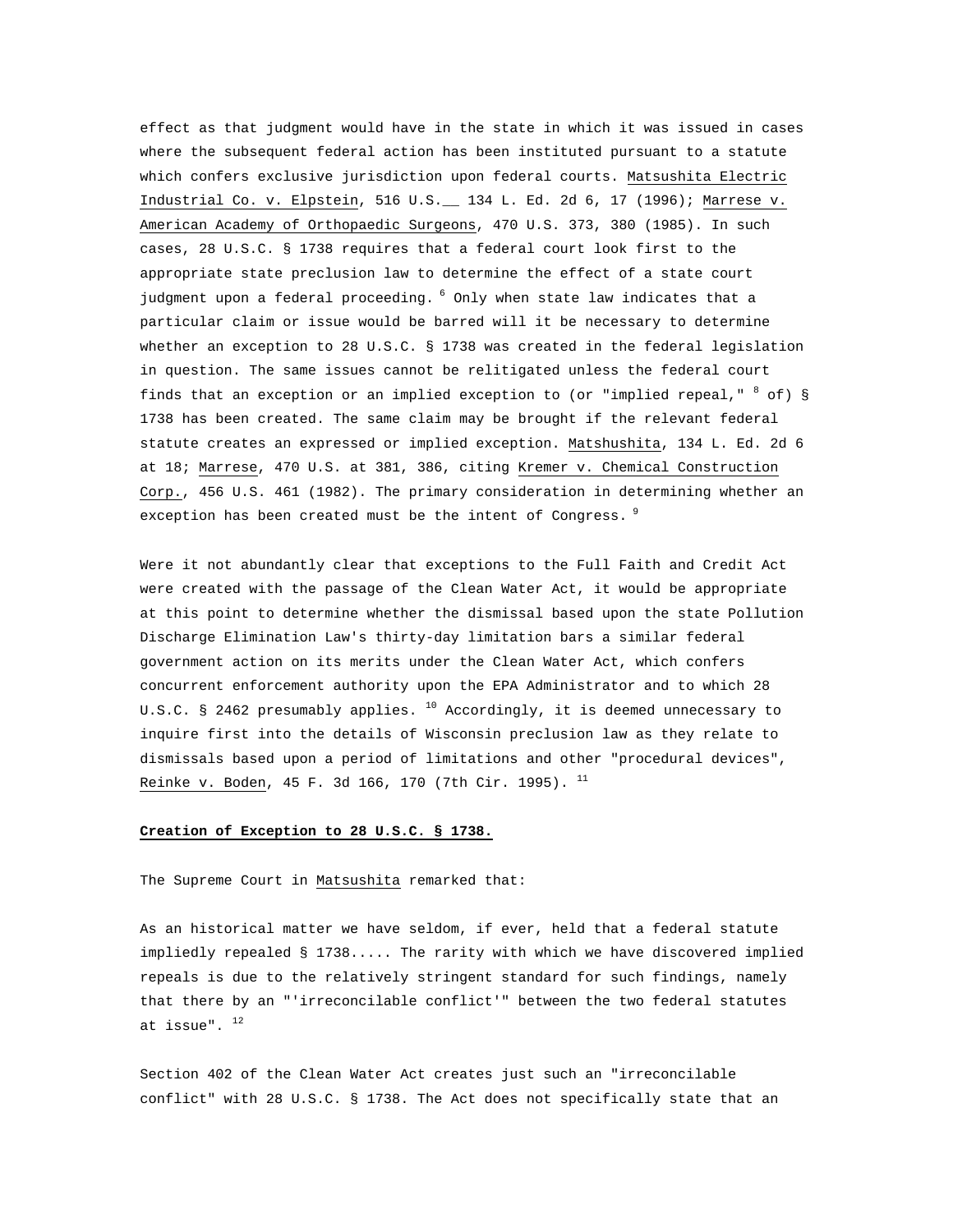exception to or repeal of 28 U.S.C. § 1738 was created. However, the language of § 402(i) of the Act [33 U.S.C. § 1342] goes as close to a specifically expressed exception as it is possible to go without using the precise words "an exception to 28 U.S.C. § 1738 is being created for this purpose." In connection with provisions which set forth procedures by which approval may be gained from EPA for state governments to operate and enforce their own water pollution control acts, § 402 states at subsection (i), *Federal Enforcement Not Limited,*  that "nothing in this section shall be construed to limit the authority of the [EPA] Administrator to take action pursuant to section 1319 [§ 309*, Enforcement*, of the Act] of this title. 13" Such a provision is strikingly at odds, i. e. irreconcilably in conflict, with the notion that the failure of a state justice department to file a complaint within thirty days of receipt of a request from the state department of natural resources bars federal action on the merits based upon the same or similar facts.

In addition, statements that appear in the Clean Water Act's legislative history create a strongly implied exception and further underline the irreconcilability of § 402 of the act with 28 U.S.C. § 1738. This history reveals a clear intent not only that the federal government shall not be precluded from enforcing the Act when the state in question has been insufficiently prompt in enforcing its own water pollution statutes pursuant to approval from the federal government -- the very situation here -- but that the EPA Administrator should be vigilant in doing so. The Senate Report which accompanies the Act states inter alia that:

The [Senate Public Works] Committee does not intend this jurisdiction of the Federal government to supplant state enforcement. Rather the *Committee intends that the enforcement power of the Federal government be available in cases where States and other appropriate enforcement agencies are not acting expeditiously and vigorously to enforce control requirements.* Under the Refuse Act [of 1899] *the Federal government is not constrained in any way from acting*  against violators. The Committee continues that authority in this Act. <sup>14</sup>, <sup>15</sup>

The Senate Committee made clear throughout the report that, based upon "record documentation of the poor enforcement performance under the 1965 Act," not only were there "weaknesses in the procedures established on enforcement, but more importantly, there were weaknesses in the overall design of enforceable requirements."  $16$  The intent to strengthen enforcement in order to attain the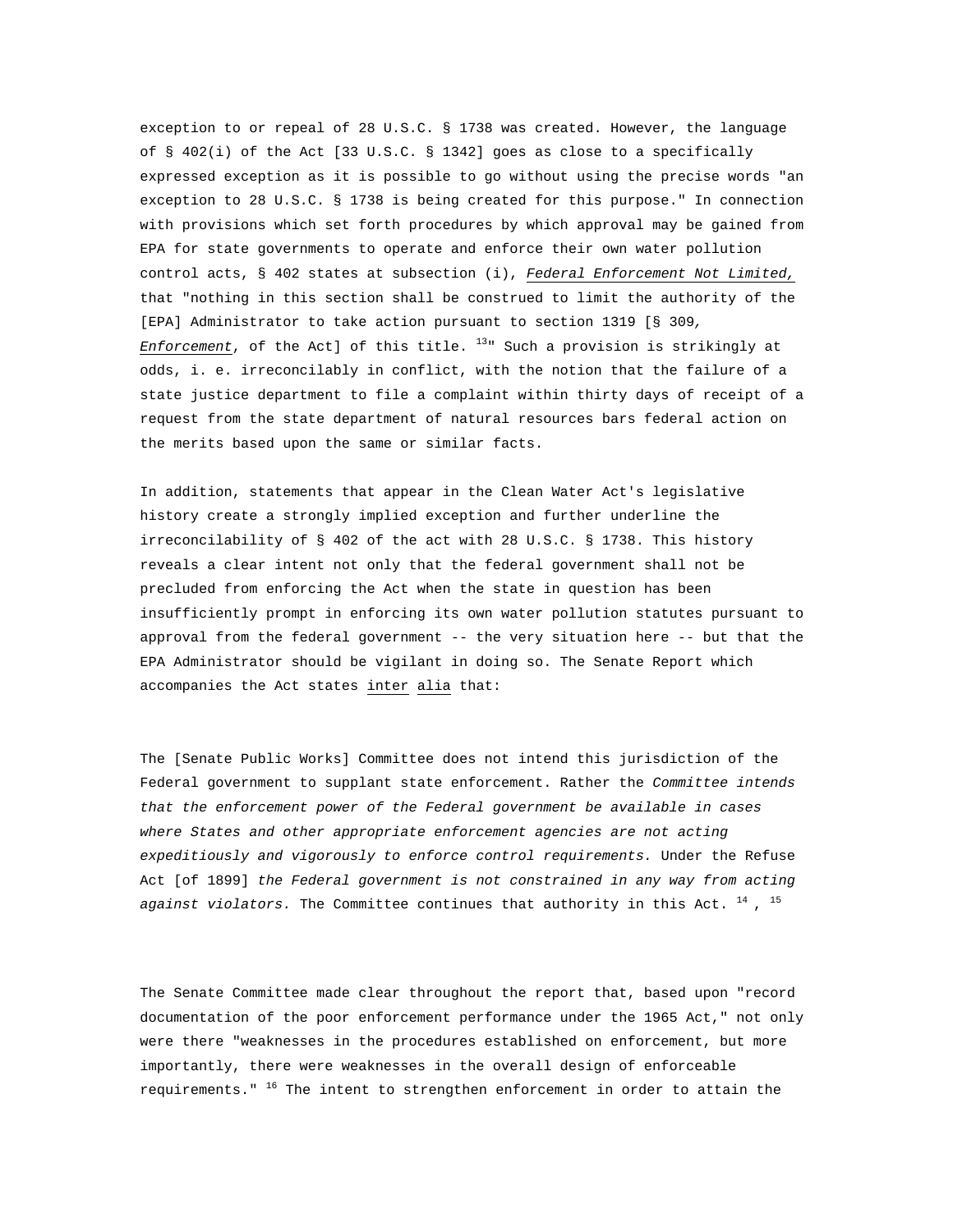goal of eliminating the discharge of pollutants by 1985, and to restore "the natural chemical, physical, and biological integrity of the Nation's waters," is expressly stated.  $^{17}$  The Committee's intention that "the enforcement power of the Federal government be available in cases where States and other appropriate enforcement agencies are not acting expeditiously and vigorously to enforce control requirements" is expressly set forth. Id. These expressions are more than sufficient to create an exception to 28 U.S.C. § 1738, even apart from the nearly identical exception created by § 402 of the Act. In setting parameters of the states' authority, in authorizing the Administrator to oversee the states' implementation of the program, and in authorizing significantly enhanced penalties against water polluters in order to encourage compliance with the Act, Congress plainly did not intend those penalties and related encouraging effects to be, in effect, annulled by those same inadequate (here, untimely) enforcement and other problems of which it had just specifically complained in the report accompanying the proposed new Act. See United States v. SCM Corporation, 615 F. Supp. 411, 419 (D. Md. 1985). Recognizing this, the majority of cases have held, on the question of whether state court decisions on the Clean Water Act preclude federal court litigation, that "the Administrator of the Environmental Protection Agency is the chief enforcer of the nation's clean water laws and . . . Federal courts should not abrogate their responsibility to accept jurisdiction, state court proceedings notwithstand- ing." United States v. Rayle Coal Co., 129 F.R.D. 135, 136  $(N.D.W.Wa. 1989)$ ; <sup>18</sup> see also City of Park

Rapids, Docket No. CWA-AO-V-004-92 (April 19, 1994) at 10.

Accordingly, it is found, and held, that (1) exceptions to 28 U.S.C. § 1738 were created by the Clean Water Act and its unmistakably clear legislative history; that these exceptions were intended and expressly viewed as necessary in order to deal with what were perceived to be the significant inadequacies of clean water legislation and enforcement in their then-current forms; and that the exceptions created are consistent both with the dictates of the Act and with the strong expressions of the Senate Committee's intent; (2) this federal proceeding is not barred by the earlier state court dismissal of an action based upon the same or similar facts, for failure to file within the statutory period; (3) the state court action did not constitute a determination on the merits.

Respondent's motion must be denied.

#### **ORDER**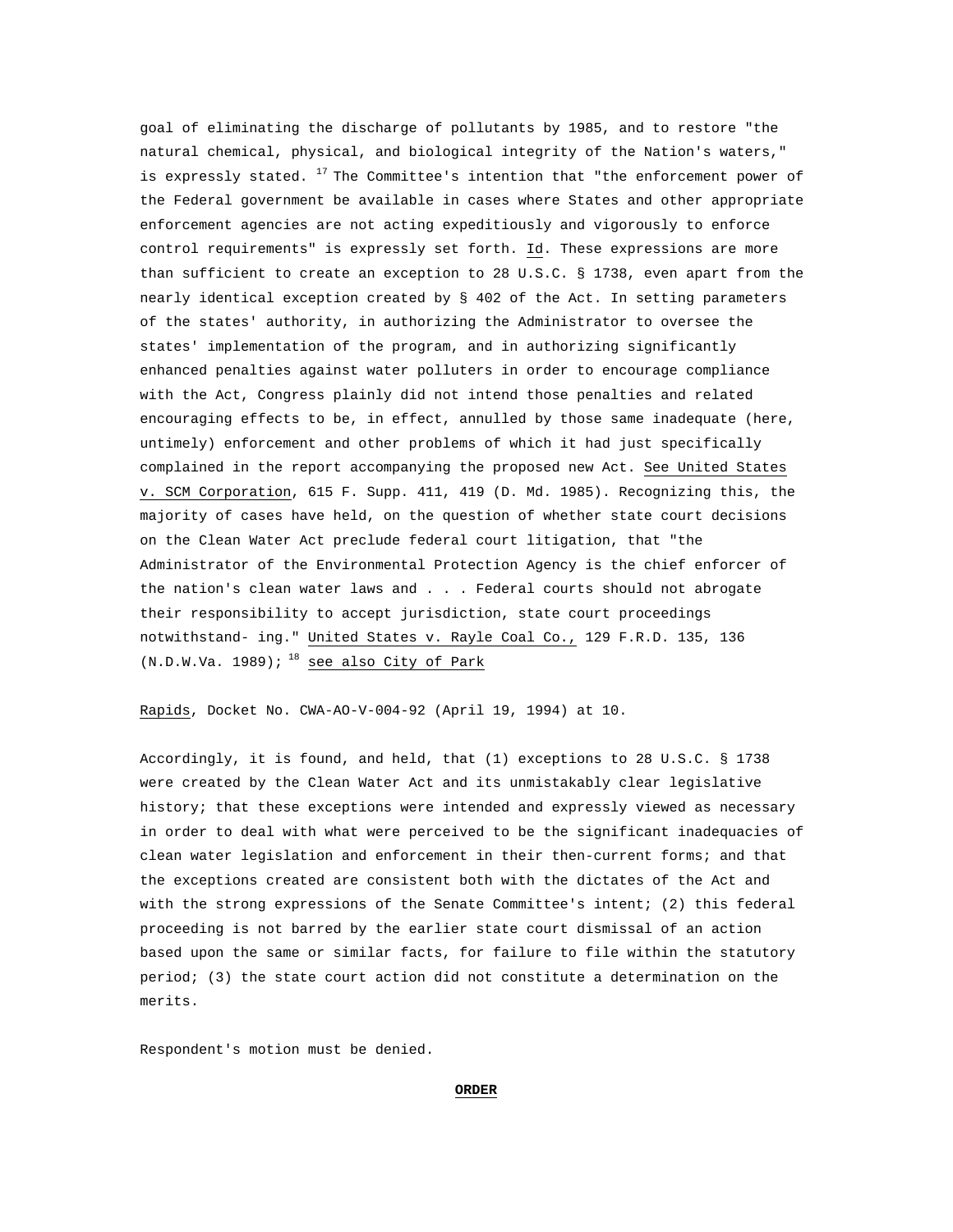1. It is ORDERED that Respondent's motion for summary judgment shall be, and it is hereby, denied.

2. And it is FURTHER ORDERED that the parties shall resume their effort to settle this matter, and shall report again upon status during the week ending May 23, 1997.

J.F. Greene

Administrative Law Judge

April 30, 1997

Washington, D. C.

<sup>1</sup> Complaint at 3.

2  *Res judicata* is usually offered as an affirmative defense; a dispositive motion based upon *res judicata* would ordinarily be treated as a motion to dismiss.

3 § 147.29, *Enforcement,* of the Wisconsin Pollution Discharge Elimination Law, Wisconsin Statutes Annotated, Chapter 147, provides at subsection (1) that "whenever on the basis of any information available to it the department [Department of Natural Resources] finds that any person is violating this chapter, any rule adopted thereunder or any term or condition of any permit issued pursuant to this chapter, the department *shall refer the matter to the department of justice for enforcement..."* Subsection (2) provides that the department of justice *"shall initiate the legal action requested by the department* [of Natural Resources]*...within 30 days of receipt of the written request."* [Emphasis supplied]

4 Complainant's Memorandum in Opposition to Respondent's Motion for Summary Judgment, at 3; Complainant's Supplemental Memorandum in Opposition to Respondent's Motion for Summary Judgment, August 25, 1995, at 1-3.

 $5$  This administrative action may be thought by some not to have been brought in a "court within the United States," 28 U.S. C*.* § 1738. There is no need to consider this, in view of the conclusions reached. However, the reasoning behind the "full faith and credit" statute pertains equally to federal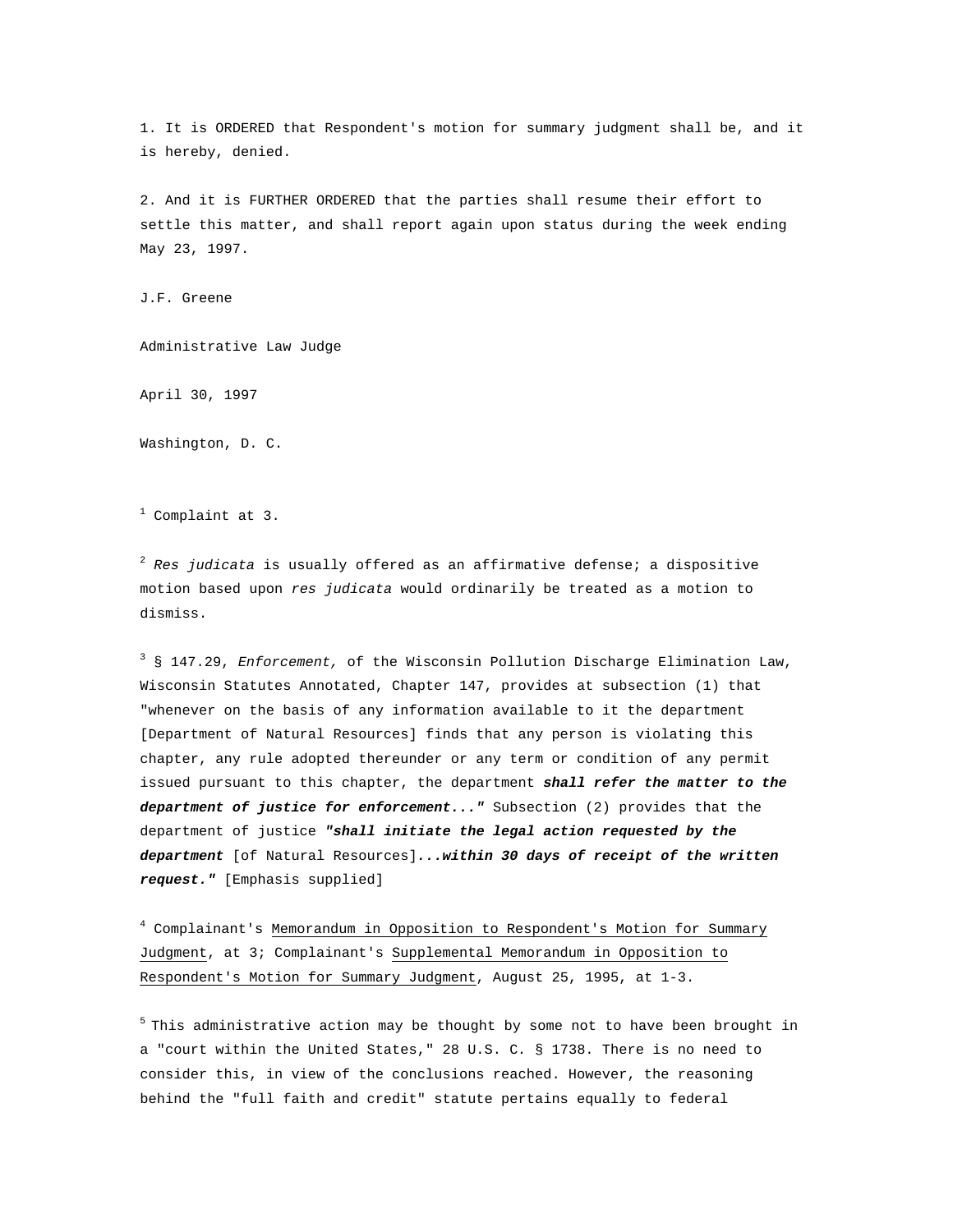administrative judicial actions for civil sanctions as to actions in federal district court. Moreover, the holding of 3M v. Browner, 17 Fed. 3d 1453 (D. C. Cir. 1994) which involved 28 U.S.C. § 2462, makes clear that the fact that the "full faith and credit" Act is a part of Title 28, *Judicial Administration,* of the United States Code is not inconsistent with its application to federal administrative judicial proceedings.

6 Marrese at 383-386.

## <sup>7</sup> **Marrese,** at 386.

8 Matsushita, at 134 L. Ed. 2nd, 21.

9 · Marrese at 386**,** citing Kremer at 470-476.

 $10$  See 3M Co. (Minnesota Min. and Mfg.) v. Browner, 17 F. 3d 1453 (D. C. Cir., 1994). It is noted that the complaint herein was filed on September 2, 1994; the pleadings indicate that most, if not all, of the alleged violations took place within the five year period preceding the filing of the complaint.

 $11$  The parties briefed the issue of whether Wisconsin law would preclude an action in a Wisconsin court when a state court has dismissed an action for failure to file within a given period. Because it has been determined that exceptions to 28 U.S.C. § 1738 were created by the Act, a determination as to any preclusive effect of Wisconsin procedural law upon the merits of a subsequent state action need not be made.

12 At 134 L. Ed 2nd 6, 21.

 $13$  "Nothing" presumably includes a state's effort to limit the period within which state enforcement proceedings must be initiated to a period of thirty days after the formal recommendation of enforcement. While there is no limitation period in the Clean Water Act, it is assumed, based upon 3M Co. v. Browner, supra n. 10, that the five year period set forth in the "general" statute of limitations at 28 U.S.C. § 2462 applies to this action.

<sup>14</sup> Emphasis supplied.

 $^{15}$  S. Rep. No. 414, 92d Cong., 2d Sess. (1971), reprinted in 1972 U.S.C.C.A.N. 3668, 3730.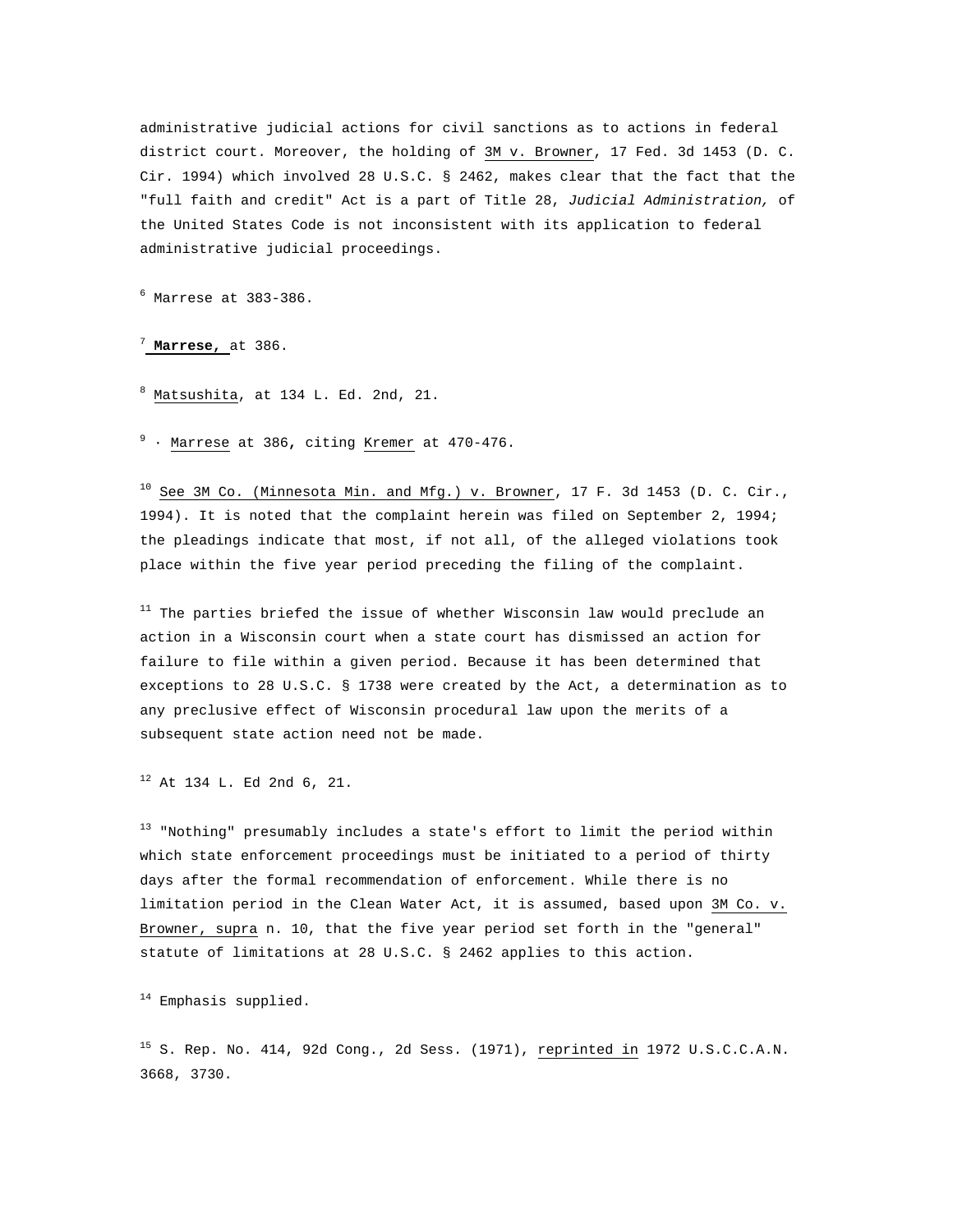16 Id. at 3729.

17 Id. at 3678.

 $18$  The cases cited in Rayle for this proposition do not involve state determinations based upon limitations periods.

## CERTIFICATE OF SERVICE

I hereby certify that the original of this Order, was filed with the Regional Hearing Clerk and copies were sent to the counsel for the complainant and counsel for the respondent on April 30, 1997.

## Shirley Smith

Legal Staff Assistant

For Judge J.F. Greene

### **NAME OF RESPONDENT: Grassland Dairy Products, Inc.**

**DOCKET NUMBER: CWA-A-O-016-94**

Sonja Brooks

Regional Hearing Clerk

Region V - EPA

77 West Jackson Blvd

Chicago, IL 60604-3590

Timothy J. Chapman, Esq.

Office of Regional Counsel (C-29A)

Region V - EPA

77 West Jackson Blvd